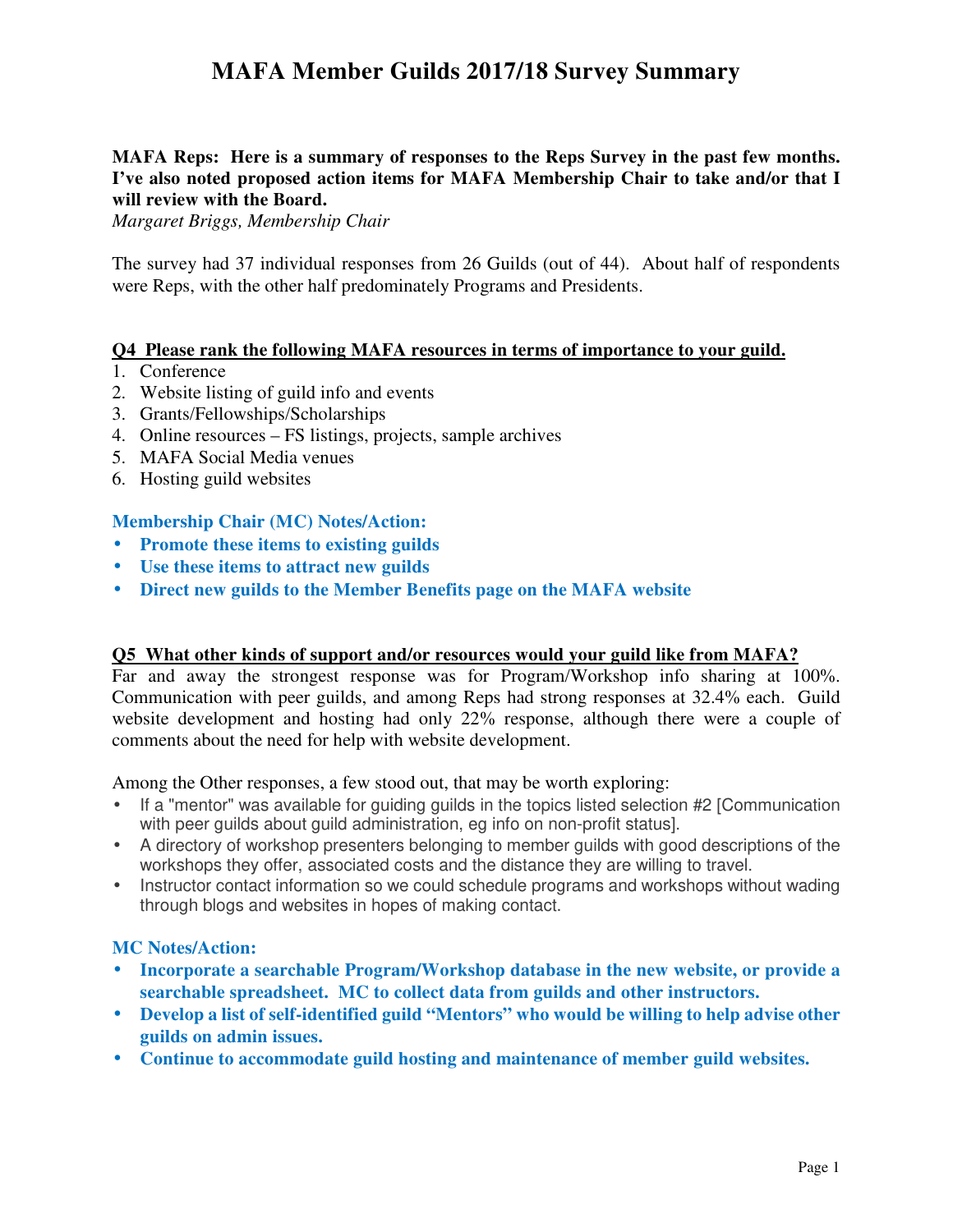# **MAFA Member Guilds 2017/18 Survey Summary**

# **Q6 What is the best way for MAFA to communicate with your guild?**

Email direct to Reps was preferred by 57% vs 38% preferring the "Reps News". **AND** 

## **Q7 Do you prefer to hear from us with shorter messages every month, every time we have something to announce, or less frequent (eg every 2 months) messages that contain more info?**

I was a little surprised that the highest response at 46% was for us to email when there is something important to announce, followed by once a month at 38%, and every two months at 16%.

Comment: I like the newsletter format idea, monthly. It will give reps an opportunity to post and communicate with each other as well as MAFA operating personnel. **Every 2 months is hard to coincide with monthly meetings so the information isn't out of date.**

Also a request to provide newsletters in a printable format: "Email: **but in a format that can be printed in a regular font size**…. This guild does not tolerate long business meetings, so I tend to pass around these communications for folks to read for themselves"

# **MC Notes/Action on Q6 & Q7:**

- **Consider publishing the Reps News monthly, even if with fewer items**
- **Publish Reps News in pdf format as an attachment. Also allows posting to the website.**
- **Continue to send email announcements for Conference, Grant/Fellowship deadlines, and other time sensitive or important items.**

## **Q8 How would you prefer to communicate with Reps from other MAFA member guilds?**

Strong 58% in favor of an Email list, with 53% interested in Basecamp. As was noted, Facebook is not available to all. Re other venues such as Ravelry: Public groups are difficult, though, for honest communication about potentially sensitive topics, e.g. instructor evaluations.

# **MC Notes/Action: Compare Groups.io for discussion/email list vs Basecamp. Bringing Reps into Basecamp would help them get acclimated for future MAFA leadership roles. On the other hand, there is a learning curve with BC. Groups.io is easier to learn.**

# **Q 9 Would a list of guild programs – past and present – with a guild contact for more info be useful to you?**

**AND** 

**Q10 Are you interested in sharing info about your guild's** 

**programs/workshops/instructors, to provide ideas and resources for guild programs?**  Responses were nearly unanimously YES.

**MC Notes/Action: When we know what data we need for the database, I will collect info from guilds.**